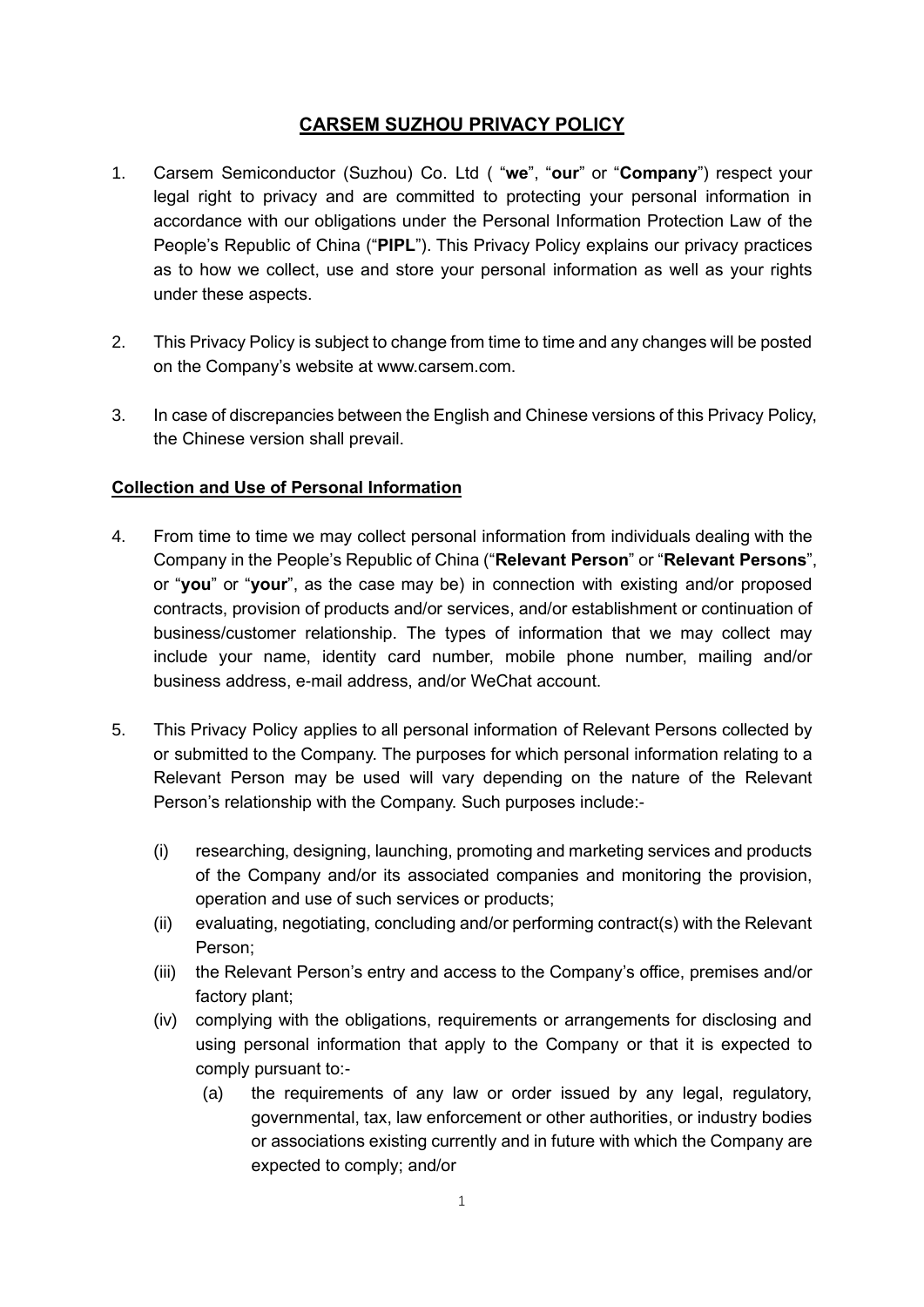- (b) any law binding and applicable to the Company, whether within or outside the People's Republic of China existing currently and/or in future;
- (v) preventing, investigating, reporting or otherwise in relation to actual or suspected money laundering, terrorist financing, bribery, corruption, actual or suspected fraud including but not limited to fraud, tax evasion, evasion of economic or trade sanctions, and criminal activities generally or other unlawful activities;
- (vi) forwarding publicity materials or other information to Relevant Persons from the Company and charitable organizations from time to time;
- (vii) data processing and analytics, including but not limited to data mining and analysis of the Relevant Person's transactions with the Company;
- (viii) for audit, compliance and risk management purposes;
- (ix) administering the Company's events, competitions and promotions;
- (x) enabling an actual or proposed assignee of the Company, or enforcer of the Company's rights in respect of the Relevant Persons, to evaluate the transaction involving the Relevant Persons which is intended to be the subject of an assignment or enforcement; and
- (xi) for any other incidental and associated purposes relating to the above.
- 6. If the Relevant Person does not agree to provide the personal information as requested by the Company, such failure may result in the Company being unable to:-
	- (i) execute the contract with the counterparty which the Relevant Person represents;
	- (ii) approve the entry and access to the Company's office, premises and/or factory plant;
	- (iii) fulfil its obligations under the relevant contract;
	- (iv) provide its products and/or services; or
	- (v) otherwise deal with that Relevant Person.

#### **Sharing and Transfer of Personal Information**

- 7. We will take all reasonable and practicable steps to keep personal information of Relevant Persons confidential, as well as to ensure the safety of the personal information that Relevant Persons have provided to us. We will not disclose or share any of the personal information of Relevant Persons to any third party except as necessary for our business needs, as required or permitted by the applicable laws or regulations and/or with your consent. If we entrust any third party service provider to process personal information of Relevant Persons on the Company's behalf, such personal information will continue to be protected by means of contracts we will have entered into with those service providers.
- 8. Despite our general practice of keeping personal information within the territory of the People's Republic of China, personal information of Relevant Persons may, with the consent of such Relevant Persons, on certain occasions be transferred to a place outside the People's Republic of China. If we do this personal information of Relevant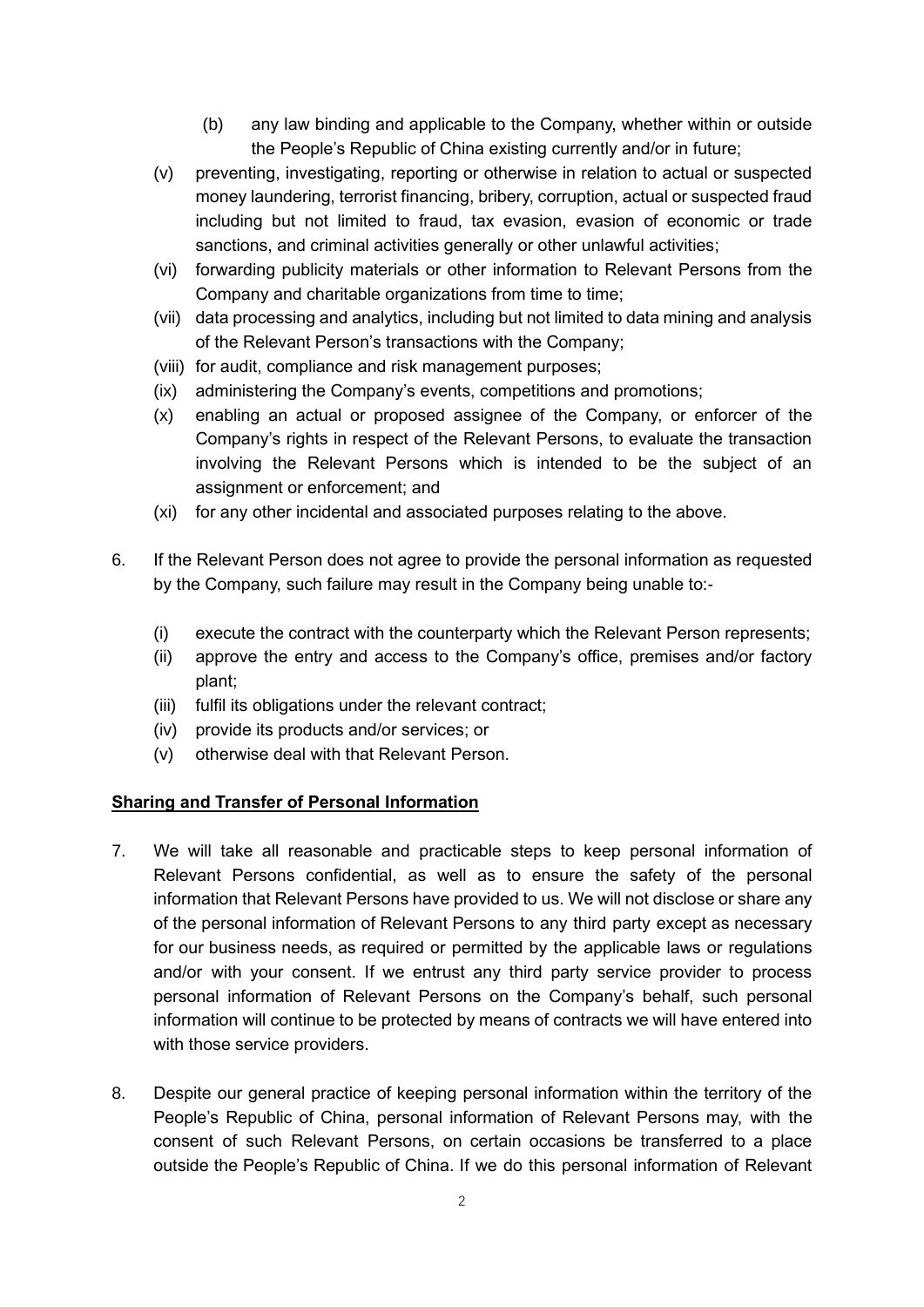Persons will continue to be protected by means of contracts (which will be in a form approved by the competent authority) we will have entered into with those overseas recipients. The Company shall seek to ensure any transfer of personal data across jurisdictions will be afforded with such a degree of protection similar to that being afforded in the People's Republic of China.

## **Retention and Storage of Personal Information**

- 9. Subject to paragraph 8 above, all personal information collected by the Company will be retained and stored within the territory of the People's Republic of China, and will be retained and stored only for so long as the personal information is necessary:-
	- (i) to fulfill the purpose for which it was collected; or
	- (ii) to comply with the relevant laws or regulations or as unless otherwise specified by the relevant laws of the People's Republic of China.
- 10. Personal information of Relevant Persons which:-
	- (i) is no longer necessary for achieving the purpose of processing; or
	- (ii) is the subject of a request for erasure (or withdrawal of consent) by the Relevant Person,

will be destroyed as soon as reasonably practicable by the Company.

## **Your Rights**

- 11. As a provider of your personal information, you have the right:-
	- (i) to request the Company to explain our rules of processing of personal information;
	- (ii) to access your personal information collected and stored by the Company ("**Your Personal Information**") ;
	- (iii) to request the Company to correct any of Your Personal Information which is incorrect or incomplete;
	- (iv) to request the Company to delete Your Personal Information;
	- (v) to request Your Personal Information be transferred to any personal information processor designated by you (where conditions under the PIPL are met);
	- (vi) to restrict our processing of Your Personal Information; and
	- (vii) to the extent that you have given us consent to collect or process Your Personal Information, to withdraw your consent.

For the avoidance of doubt, in the event that you withdraw the consent previously given to the Company, such withdrawal shall not affect the lawfulness of any processing of Your Personal Information carried out by the Company prior to your indication for withdrawal of the consent.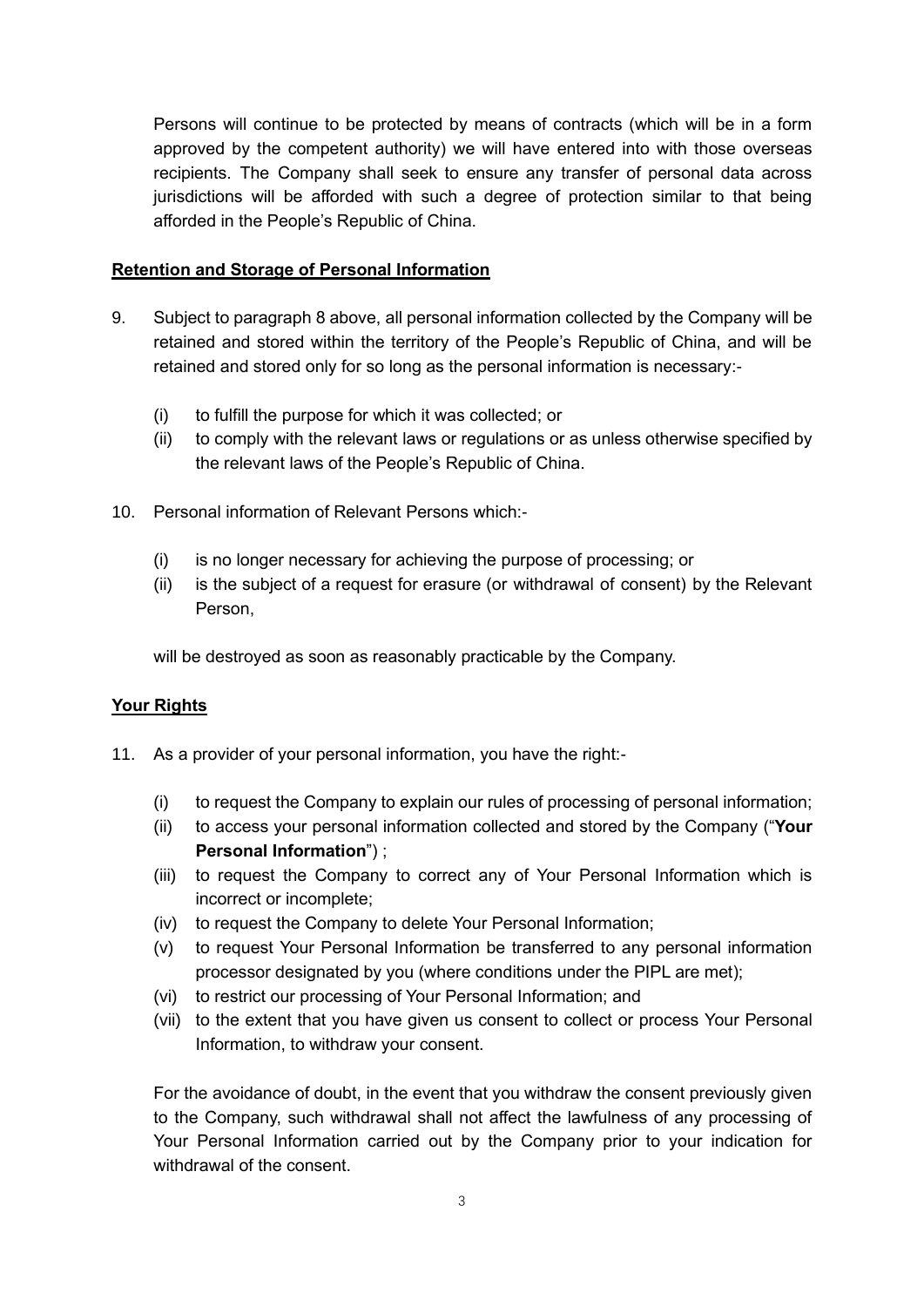- 12. To the extent permitted by law, we may charge a reasonable fee for processing any data access request.
- 13. You can make a request or exercise any of the above rights by contacting the Company at jonsonna@carsem.com.

### **Contact us**

14. If you have any questions or comments about our Privacy Policy, please email us at jonsonna@carsem.com.

Last updated: November 2021